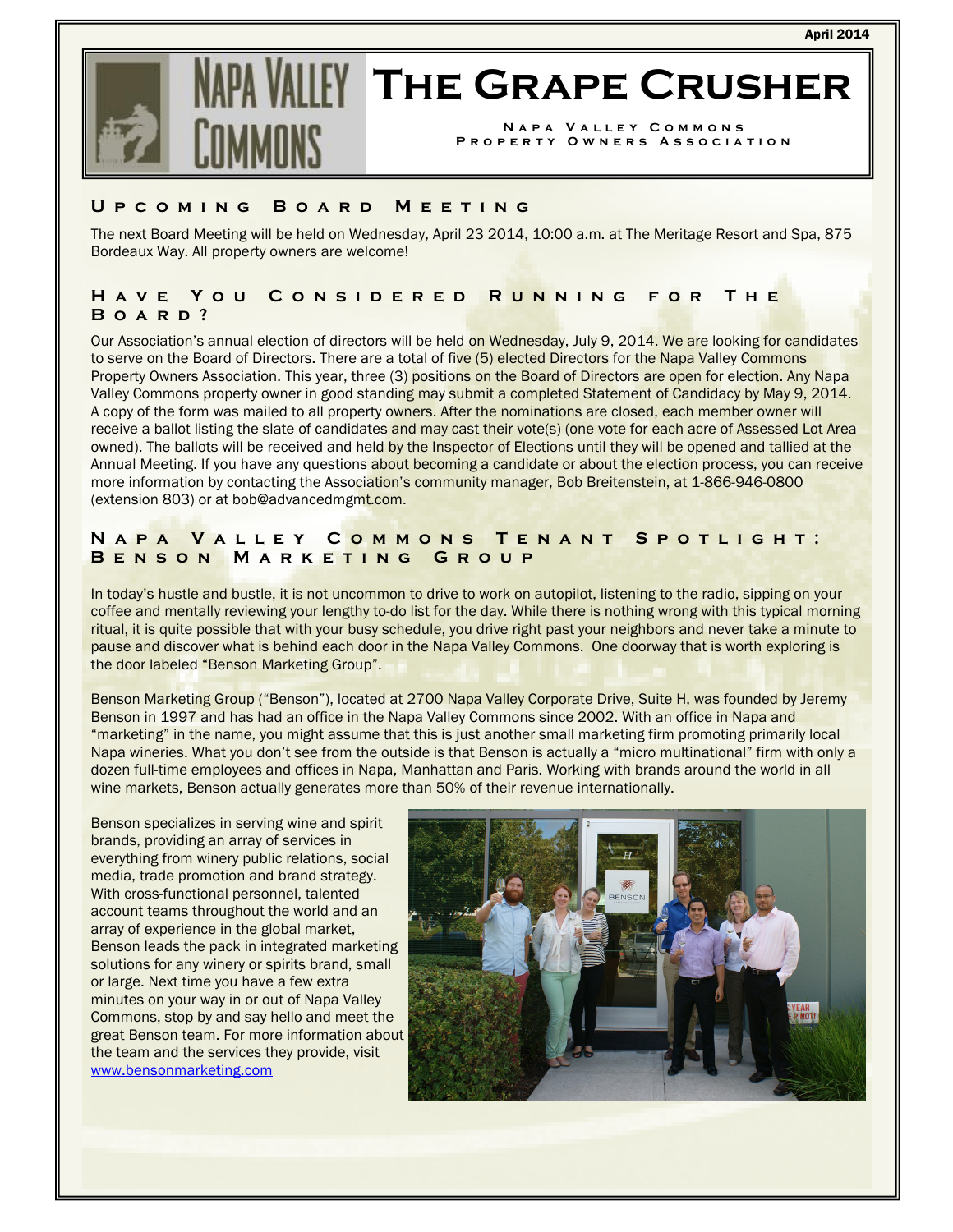# N A P A V A L L E Y C O M M O N S T E N A N T S P O T L I G H T : S P E L L E T I C H F A M I L Y W I N E C O M P A N Y

Located just on the west end of the Napa Valley Commons at 2545 Napa Valley Corporate Drive, you will find the home of Spelletich Family Wine Company. The Spelletich family history in wine dates back several generations. Barb Spelletich has celebrated over forty years in the wine business. Her passion for wine has given her the ability to work with several premium producers, establishing her own finessed style of winemaking. It had always been a prodigious goal to start a wine label that represented the perfect balance of old and new world wine. It was when she met Tim Spelletich, whose experience in both restaurant and hotels gave her an outlet to retail her passion.

The family's first release, known as Bodog, is near and dear to the family's heart, as it is named after Tim's great-great-grandfather who sat in Hungarian Parliament. Bodog fought alongside the freedom fighters, believing in equality for all. After the public beheading of his beloved brother, Bodog left all he knew behind in Hungary to start a new life in the new world. Not only is this wine a testament to the Spelletich family heritage, but also a beautiful red blend wine that many will enjoy!



Barb's daughter, Kristen, is also involved in the family business and currently serves as Director of Operations at the winery. In her early years, Kristen was a bit of a rambunctious teenager and as punishment for sneaking out one night; Barb and Tim's punishment was severe. She was instructed to hand label the first 300 cases of Spelletich's Bodog Red Wine. Kristen secretly fell in love with this project and was inevitably bitten by the "wine bug."

After Nineteen years of producing premium California wines, the family knew it was time to find a space to truly call their own. Searching high and low throughout Napa Valley, Kristen came upon a hidden gem. The Napa Valley Common's offered an amazing opportunity to build a space that accommodated Spelletich Cellars growing needs. Surrounded by the family's favorite fellow wineries, they were able to create a truly modern tasting room. It is here, Spelletich Family Wine Cellars offers a variety of experiences with something for everyone. Whether you are looking for a high-end Cabernet, or a moderately priced Zinfandel, there is a tasting flight for you. Spelletich also specializes in wine and chocolate pairing experience featuring Napa Valley's premium chocolates by Kollar, which will enliven all of your senses. Spelletich tastings are by appointment only, but they are extremely flexible and can accommodate both small and large groups. Stop by to say hello and try some of their wines or visit www.spellwine.com for more information about their wines and the Spelletich family.

# N A P A V A L L E Y C O M M O N S D M V F I E L D O F F I C E T o C l o s e F o r R e n o v a t i o n s

The California Department of Motor Vehicles (DMV) Napa field office located at 2550 Napa Valley Corporate Drive closed temporarily on Friday, February 28, 2014, at 5 p.m. to facilitate interior and exterior renovations. The renovations include new flooring and paint, new windows and front doors, new entry area, landscaping and drainage replacement, parking lot re-pavement, new furniture, and new fire and security system. Renovations will also update the public and employee restrooms and all doors and walkways to meet ADA compliance. The Napa office is scheduled to reopen to the public on Monday, September 8, 2014.

### Fast Facts - Napa Field Office

- Year Opened: 1993
- Number of Employees: 19
- Square Footage: 7,112
- Average Yearly Transactions: 209,000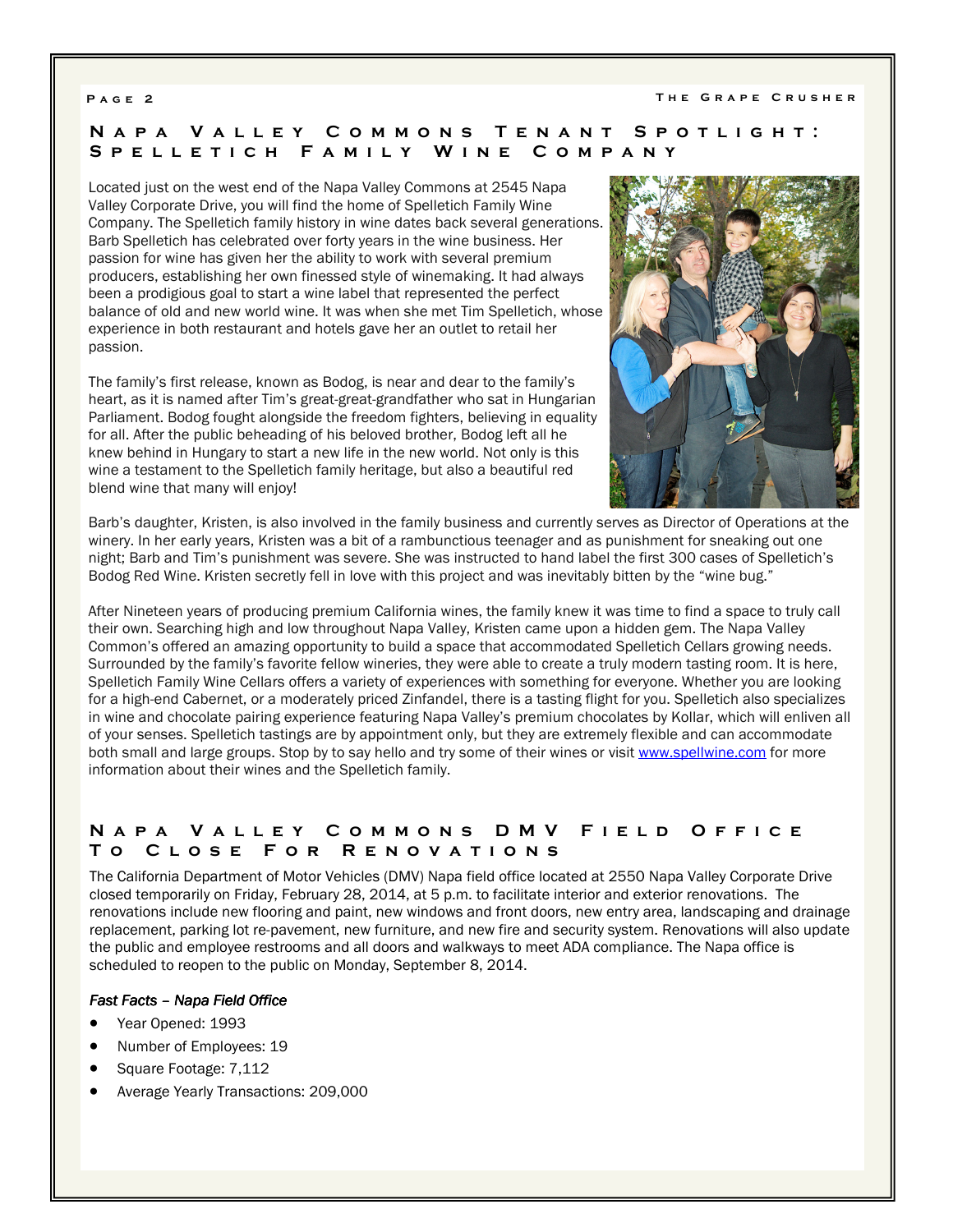# A R E Y O U R S I G N S I N C O M P L I A N C E W I T H T H E N e w P r o g r a m ?

In 2010, the City of Napa approved a new Master Sign Program for Napa Valley Commons. The new master sign program provides comprehensive guidelines for all signs in Napa Valley Commons. You may have noticed that some of the property owners have already replaced signage, working in conjunction with the City of Napa to ensure that all replacement signage is in compliance with the new Association guidelines. A copy of the new signage guidelines is posted at www.napavalleycommons.com. The Board of Directors of the Napa Valley Commons Property Owners Association (POA) commissioned a comprehensive report that documents all non-compliant signage within the Park. At the April Board Meeting, the Board of Directors approved a two year timeframe to work with all property owners to bring all non-compliant property/building signage into compliance. If your property signs are not in compliance, you will have received your 2nd written notification from the POA.

### Where can I find a copy of the Napa Valley Commons Master Sign Program?

A PDF copy of the Master Sign Program is located in the document library of the Napa Valley Commons website www.napavalleycommons.com. Alternatively, you can call Dawn Friesen with Advanced Property Management by phone at 866-946-0800 ext. 89 or by email at dawn@advancedmgmt.com.

### Do I need approval to change my signage?

Yes. The Board of Directors of the Napa Valley Commons Property Owners Association (POA) must approve proposed signage before work can commence. The first step in the process is to submit a Request for Architectural, Signage or Landscape Change Certificate and Agreement (form is available in the document library at www.napavalleycommons.com). Once a complete application and check are received by Advanced Property Management, the Association's signage consultant will review your application for compliance with the Master Sign Program. When the signage consultant's review is complete, the Board of Directors of the POA will review your application for approval. Once you receive written approval from the POA, work can commence by your signage contractor.

### Experienced Napa Valley Commons Signage Contractors

The following vendors are capable of providing both design and installation services should you or your tenant wish to pursue the installation of additional appropriate signage in accordance with the Napa Valley Commons Master Sign Program:

Martin Kindred Principal G N U Group 3445 Mt. Diablo Boulevard Lafayette, CA 94549 925-444-2026 - D 415-314-5816 - C 925-444-2020 - O

Michelle Luporini Project Team Coordinator JSJ Electrical Display Corporation 167 Grobric Court Fairfield, CA 94534 Phone 707-747-5595 Fax 707-747-5599 www.jsjdisplay.com

Rochelle Zatkin Architectural Signs & Associates 918 Enterprise Way, Ste. A Napa, CA 94558 Tel 707-258-0771 Fax 707-258-0781 www.asagraphics.com

# R E C Y C L E D W A T E R - A N E N V I R O N M E N T A L L Y & FINANCIALLY GREEN SOLUTION

Napa Valley Commons Property Owners Association cares for the extensive common area landscaping within our 246 acre business park. The landscaping includes more than 530,000 square feet of turf and more than 1,200 trees. For many years, the idea of converting the irrigation water from drinking water to recycled water was discussed. In 2012, after more than two years of meeting each challenge, the dream became a reality. We were successful in converting the irrigation system from drinking water to reclaimed water. The water cost savings in 2013/2014 are significant. Additionally, no matter how much or how little rain comes each year, the flow of recycling is not restricted. This means our common area landscape will remain well irrigated and green!

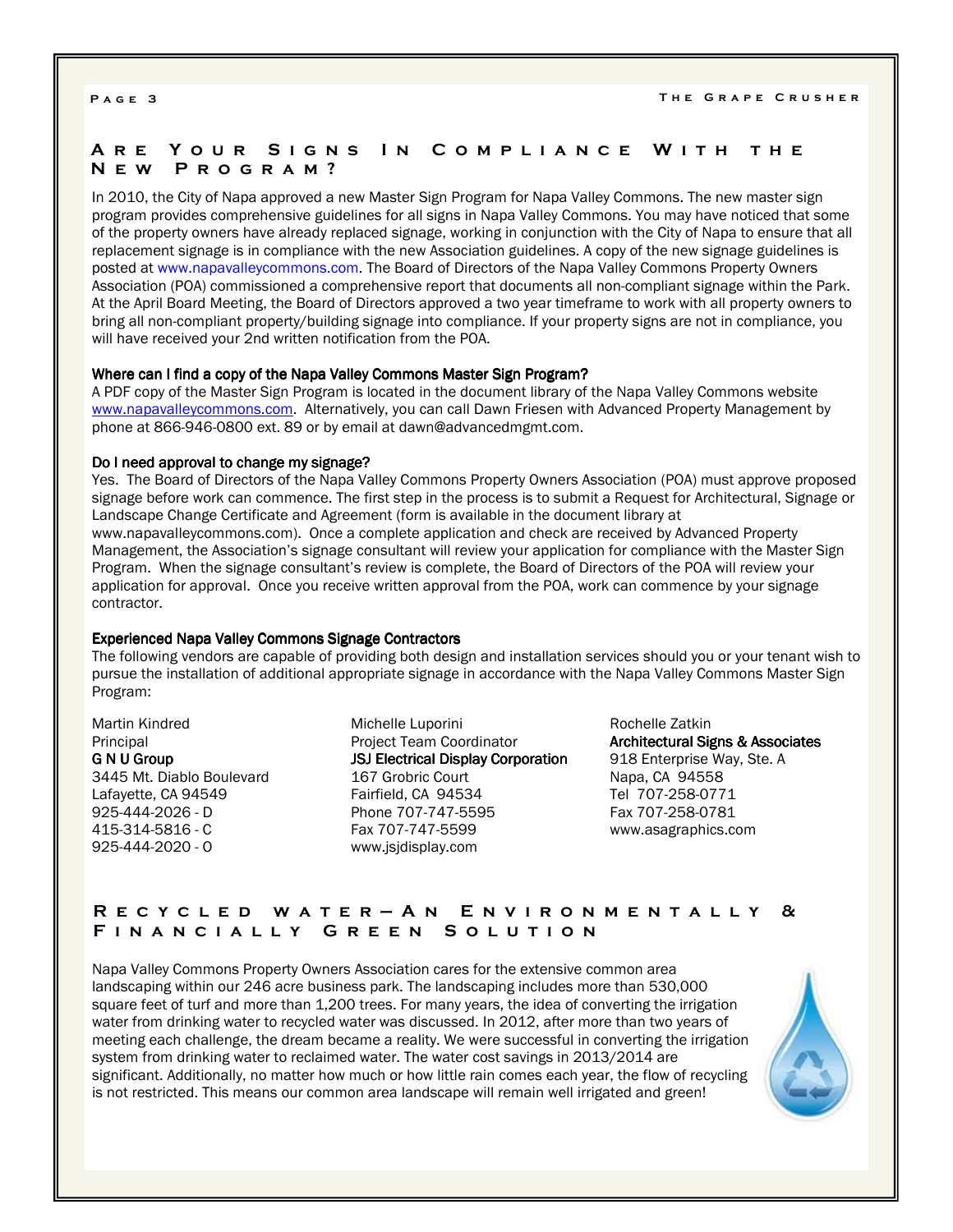#### P A G E 4 T H E G R A P E C R U S H E R A P E C R U S H E R

# VISIT OUR PUBLIC WEBSITE: w w w . n a p a v a l l e y c o m m o n s . c o m

Napa Valley Commons has a new website. Our new website includes two areas that will be of great interest to you and your tenants. One is a fully featured site map that will list all of the tenants with addresses, and phone numbers, as appropriate. This will allow your clients, vendors, and customers to easily locate your office / business within the whole of Napa Valley Commons. If there's any update to this information, please provide it as soon as possible to APM.

Secondly, our new website features a 'Calendar' section. This will be a vehicle whereby all of the tenants within Napa Valley Commons have the ability to garner greater awareness/attendance for their events and openings. Please send any new events that you would like to have posted on the website to Dawn Friesen at dawn@advancedmgmt.com. Please make sure you include the name of the event (plus a one or two line description), date, time, if there's a cost involved, and a contact person/phone and/or email.

This is yet another way that the POA is working to support the continued growth and strength of the businesses within Napa Valley Commons. You may want to notify your clients/vendors of our new website, thereby expanding the brand awareness of Napa Valley Commons overall, and your business more specifically.

## STAY CONNECTED-N E W P R I V A T E W E B S I T E O W N E R PORTAL

In conjunction with the new website, we have now completely redesigned the website portal for Napa Valley Commons owners. The owner website portal is designed specifically to meet the needs of property owners. The portal is accessible from the home page of the Napa Valley Commons website. As an owner, if you already have a signed Electronic Consent form, you can use your existing user ID and password to log in. To log in and access the portal, go to the homepage at www.napavalleycommons.com. On the homepage, simply click "Owner Login" (in the upper right corner of the homepage) and enter your user ID and password. If you haven't had a chance to sign the Electronic Consent form, please contact Dawn Friesen with Advanced Property Management at dawn@advancedmgmt.com. Once the signed consent is received by the Association, you will receive an electronic invitation to access the new website along with your personal user ID and password. Also, if you have issues logging in, please contact dawn@advancedmgmt.com.

The functionality of the portal is extensive. Some of the features of the owner website portal include:

- 1. The ability for an owner to view current accounting information related to the property
- 2. The ability to make assessment payments online
- 3. The option for an owner with multiple properties to utilize a single login
- 4. The ability to submit and track inquires and multiple types of work requests
- 5. A community calendar
- 6. A photo gallery
- 7. An extensive document library and more

# STAY CONNECTED-N E W P R I V A T E W E B S I T E TENANT PORTAL

In an effort to connect all of the users in the Napa Valley Commons business park, we are pleased to report the launch of a brand new tenant website portal. The tenant portal is designed to serve the needs of those who work at Napa Valley Commons. The functionality of the portal is extensive. Some of the features of the tenant website portal include:

- 1. The ability to receive the Napa Valley Commons newsletter electronically
- 2. The ability to submit and track inquires
- 3. The ability to submit calendar events that can be shared with other tenants at Napa Valley Commons who have signed up for the tenant website
- 4. Community calendar
- 5. Photo gallery
- 6. Document library
- 7. Local resources and more

If you would like your tenant to access the tenant website portal, your tenant will need to complete a tenant information form. Once the form is received by the Association, your tenant will receive an electronic invitation to access the website with a user ID, password and instructions. For your tenant to access the portal, they will go to the homepage at

www.napavalleycommons.com. On the homepage, they will simply click "Tenant Login" (in the upper right corner of the homepage) and enter the user ID and password that was provided. If your tenant has any difficulty logging in, or if you need a tenant information form, please contact Dawn Friesen with Advanced Property Management at (866) 946-0800, ext. 89 or by email at dawn@advancedmgmt.com.